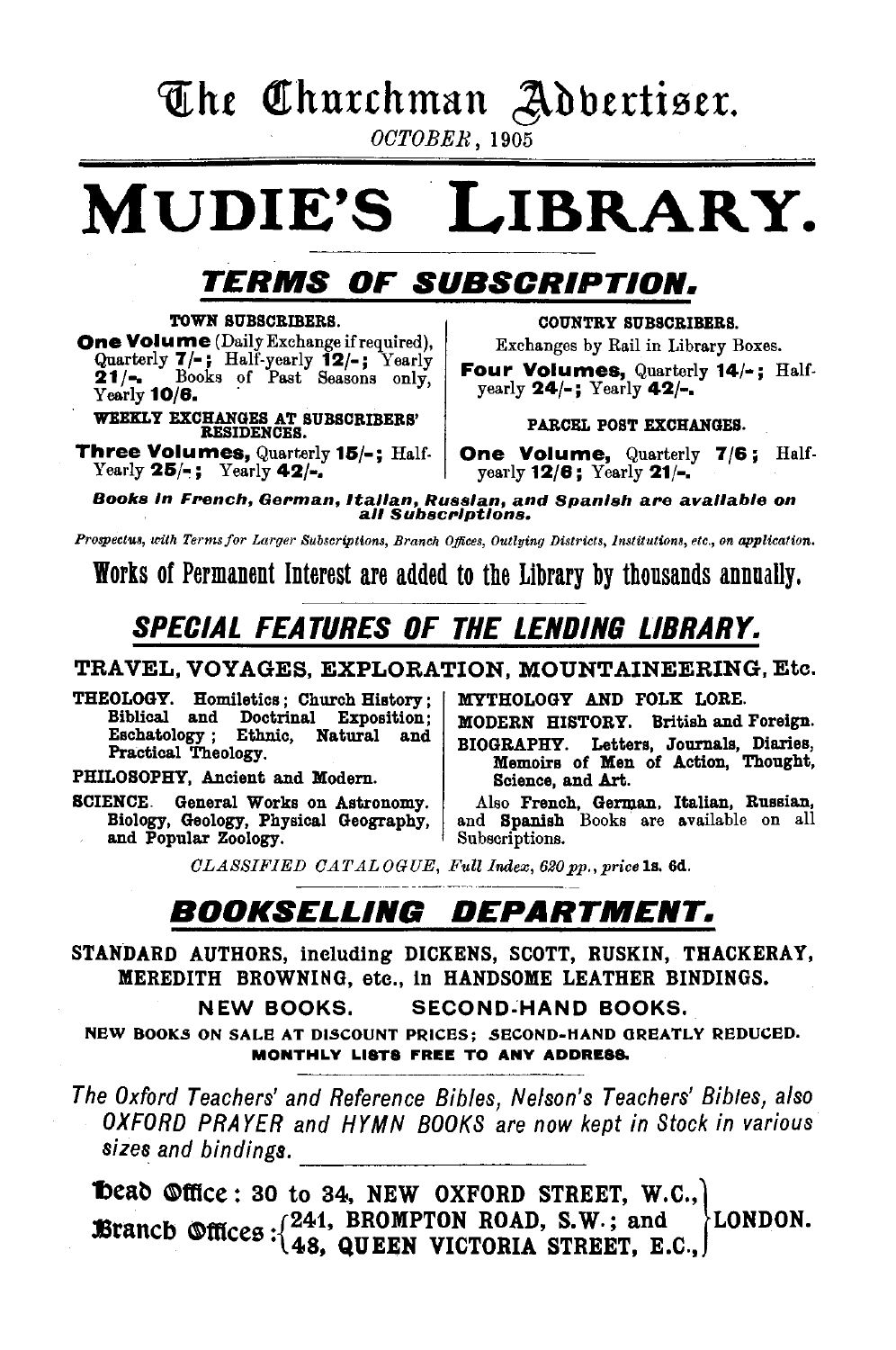## **CHURCH OF ENGLAND LEAGUE.**

Spirituai in Its Aims. **Educational in Its Work.** 

*Executive Committee :* 

President: THE LADY WIMBORNE.

The Countess of Anoaster. The Vlsoountess Duncannon. The Lady Edith Ashley. The Lord Llangattock. The Lady Llangattock. The Lady Templemore. The Lady Haliburton.

The Very Rev. the Dean of Canterbury. The Rev. Chancellor Lias. The Rev. E. J. Kennedy. The Rev. W. H. Stone. The Rev. Prebendary E. A. Stuart. The Rev. J. E. Watts-Ditcbfield. The Rev. F. J. Key. Col. the Hon. F. C. Bridgeman.<br>Lady Hope.<br>S. Hope Morley, Esq. Mrs. S. Hope Morley.<br>Mrs. Locker-Lampson. Mrs. Frank Morrison. Mrs. Walter. Miss Margaret Bernard.

*Consultative Committee :* 

The Rev. the Earl of Bessborough. The Lord Bishop of Durham. The Lord Bishop of Sodor and Man<br>The Very Rev. the Dean of Peterborough. Rev. Canon Meyrick. Rev. J. Llewelyn Davies, D.D., Litt.D.<br>Hon. Treasurer: W. Joynson-Hi

*/Secretary:* 0. 0. Osborne, Esq.

FOUNDED six years ago, the LEAGUE has organized over two hundred courses of lectures on Church History and the Prayer-Book.

It has held nearly four hundred and seventy meetings to explain the teachings and practices of the Primitive Catholic Church, and one hundred and fifty sermons have been preached.

It has published and distributed numerous books and pamphlets on the history, doctrine, and teaching of the Church, written by Churchmen of commanding position and scholarship.

It has provided for its members a central and twenty branch lending libraries, which contain standard works of reference on the Bible and Prayer Book, and many books of theology, biography, and history.

It has founded a Church Sisters' Home, where ladies are trained and sent out to work under parochial clergy among the sick and the poor. The Home now has twenty-four Sisters working under the clergy in very poor districts of London, Birmingham, Liverpool, and Plymouth. The Sisters give invaluable help to the over-worked Clergy in crowded parishes, where the poor are waiting to be reached, to be taught and helped in the many ways open only to women.

. It has opened a seaside Convalescent Home at Birchington, where poor children, from the parishes in which the Church Sisters work, are sent for three or four weeks' change and care.

It has established two of the finest schools for girls in the country. At one of these (Uplands School, St. Leonard's-on-Sea) the fees are well within the reach of parents of small means.

It has been instrumental in establishing Cherwell Hall, a College at Oxford for the training of women secondary teachers.

#### FUNDS ARE URGENTLY NEEDED for the Maintenance and Extension of all these Works.

The LEAGUE is in no sense a narrow, a party, or a politica organization.

For further particulars apply to THE SECRETARY,

*6* Orosvenor Mansions, Victoria Street, London S.W.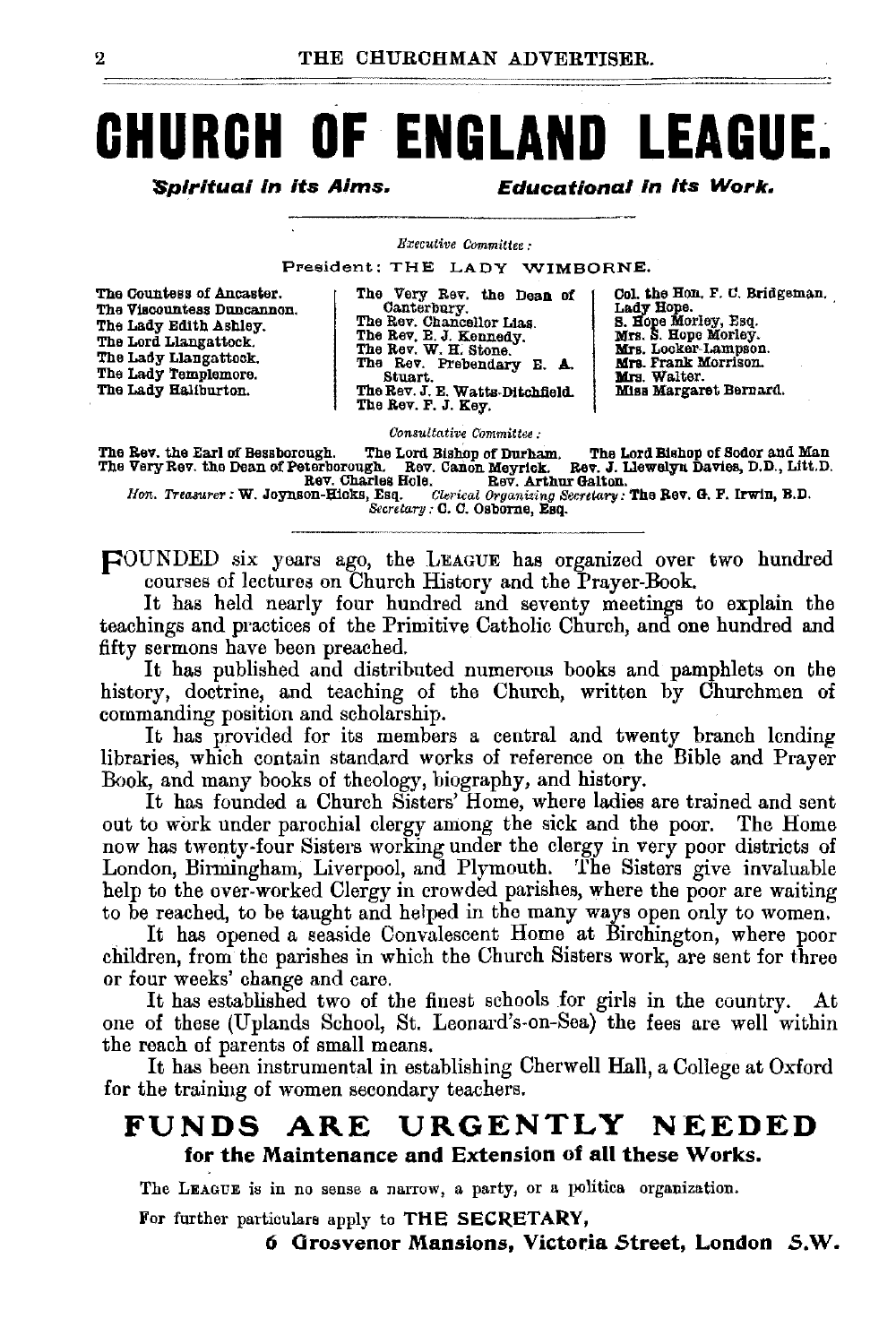## **ELLIOT STOOK.'S NEW BOOKS.**

**SECOND EDITION, Revised and Enlarged.** 

In crown 8vo., cloth, gilt lettered, price 2s. net.

### **THE** ~EDEMPTION **OF THE BODY·**

**Being an Examination of Romans viii. 19-23.** BY WM. FITZHUGH WHITEHOUSE, A.M., Layman of the Diocese of New York.

'With an 3ntroductory flote

By THE RIGHT REV. THE BISHOP OF NEW YORK.

**CHEAP EDITION NOW READY.** In crown Svo., cloth, price 3s. 6d.

## **THE GOAL OF THE UNIVERSE**  Or, the Travail of the World's Saviour.<br>**BY S. W. KOELLE, PH.D.**,

Author of " Mohammed and Mohammedanism Critically Considered."

"There is a great advantage to the student in this comprehensive treatment of the fundamental truths of theology, because one part of the truth appears in its due relation to the rest, ... We can confidently direct the attention of accurate theologians to Dr. Koelle's work." *-Guardian.* 

"An honest and reverent attempt to grapple with the great problem of the Incarnation by one who realizes the importance and uniqueness of the problem. . . • His arguments will often stimulate thought on this question of questions, and his language often rises to a very real eloquence."-*Record.* 

**SECOND EDITION, Revised.** In crown 8vo., paper cover, price 6d.

#### **Immortality, Whence? And for Whom** ? **An Essay for the Unlearned.**

BY THE REV. WILLIAM KER, M.A., *Author of" Popular Ideas of lmmortatity," "Prophecies of the Last Days.''* 

In foolscap Svo., cloth, price 3s. 6d.

#### **SUN RAYS: A Book of Suggestive Thoughts.**

SELECTED BY E. A. OAKESHOTT.

#### **SECOND EDITION, Revised and Enlarged.**

In crown 8vo., cloth, gilt lettered, price 2s. 6d. net.

## **THE DIVINE IDEA OF HUMAN DRESS.**

Br W. MARSHALL.

"This is not only an original but a very excellent work, full of chaste thought, striking ideas, and luminous interpretation-a book to linger over, to enjoy, to take up again, and then put permanently on one's shelf. The author elaborates the spirital meaning attached to dress in its comprehensive character, and pursues the subject from earth up to heaven, and down even into hell itself."-Rock.

**NEW NOVEL.** In crown 8vo., cloth, gilt lettered, 6s.

## **RUTH FIELDING; A Double Love Story.**

BY MRS. F. A. FARRAR.

"The writer treats familiar elements in a newly interesting way, making her characters distinctly attractive."-Dundee Advertiser.

ELLIOT STOCK, 62, PATERNOSTER ROW, LONDON, E.C.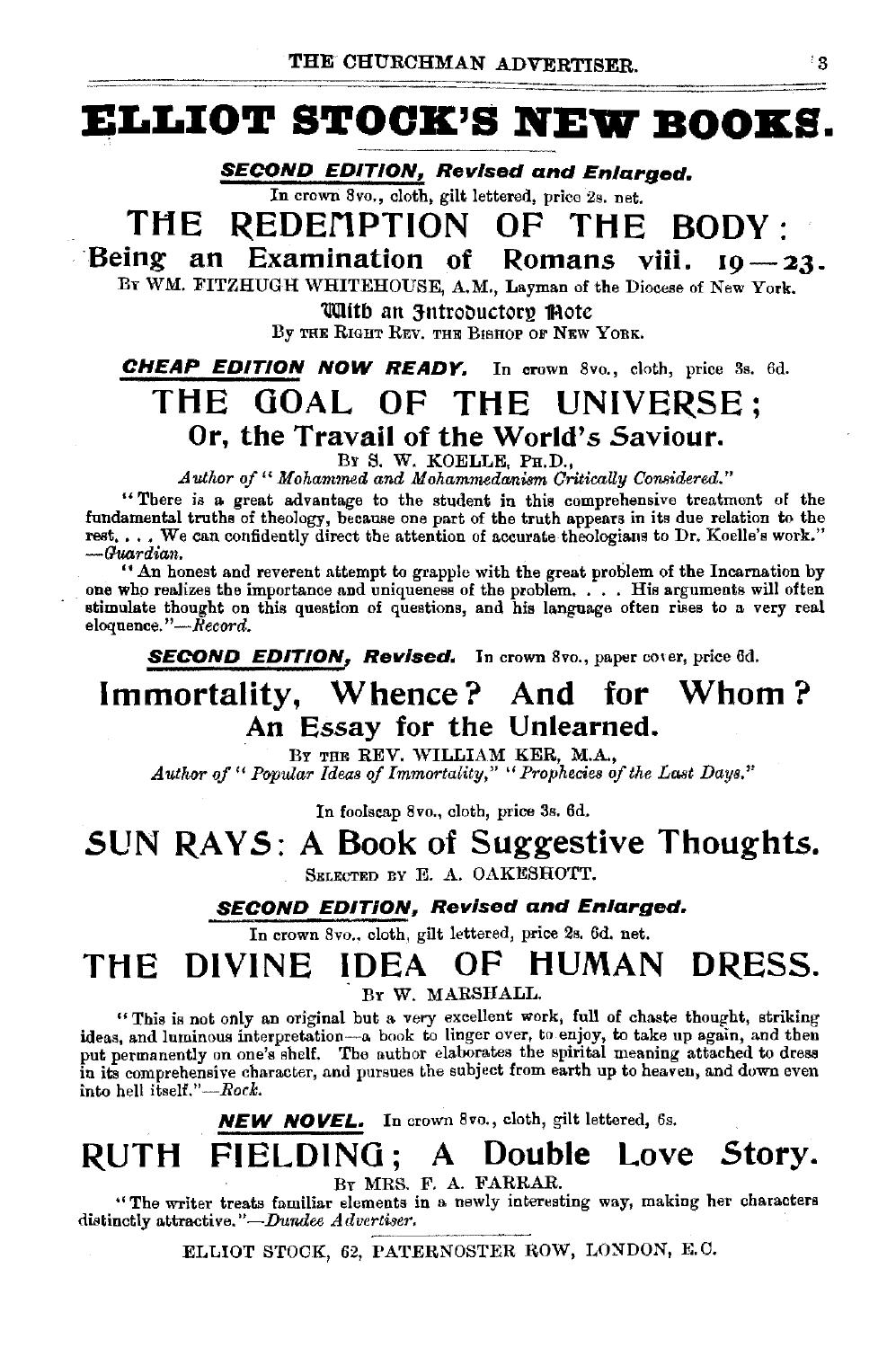

We hope to have a very large demand for this issue, *b* $\psi$ *hich is the first of the New Volume.* 

**PRICE ONE PENNY.** Of all Booksellers

**GYGI'lfWhere.** 

**2 2** 

#### **"THE NEWS "-TO THE READERS,**

THE NEws has reached the thirty-first anniversary of its most successful career as a National Church Newspaper.

The Newspaper.<br>The News is not merely, or chiefly, an ecclesiastical paper. It addresses itself, not<br>only to the clergy, but to thoughtful laymen of all classes. It discusses topics of religious,<br>national, and social inter

proof they have given us of their constant interest in it by naming it to others, till we believe it

occupies the foremost position in circulation as an Evangelical Church organ.<br>At the same time there is always room for progress; and now the winter evenings have come<br>we shall be glad if each reader will, during the pres

sea," they may easily increase the influence of the paper tenfold.<br>The Press has been justly increase the influence of the paper tenfold.<br>The world may not be governed by it, but it is governed through it—politically and

#### **TERMS OF SUBSCRIPTION TO** *u* **THE NEWS" (Poatage Included). CHEAT BRITAIN. COLONIES & FOREIGN COUNTRIES. ONE YEAR, WITH POSTAGE**  S. D. **ONE YEAR, WITH POSTAGE S, D, 8 8**

**6 6 SIX MONTHS** , **3 3 SIX MONTHS 4.**, ,<br>THREE MONTHS 2. **4 4**   $\sim$   $\sim$ **THREE MONTHS** " **1 8**   $\ddotsc$  $\ddot{\phantom{a}}$ 

Postal Orders and Cheques to bo made payable to CHARLES MURRAY.

"THE NEWS" OFFICE, 11, LUDGATE SQUARE, LONDON, E.C. nd Cheques to be made payable to CHARLES MURRAY.<br>FICE, 11, LUDGATE SQUARE, LONDON, E.C.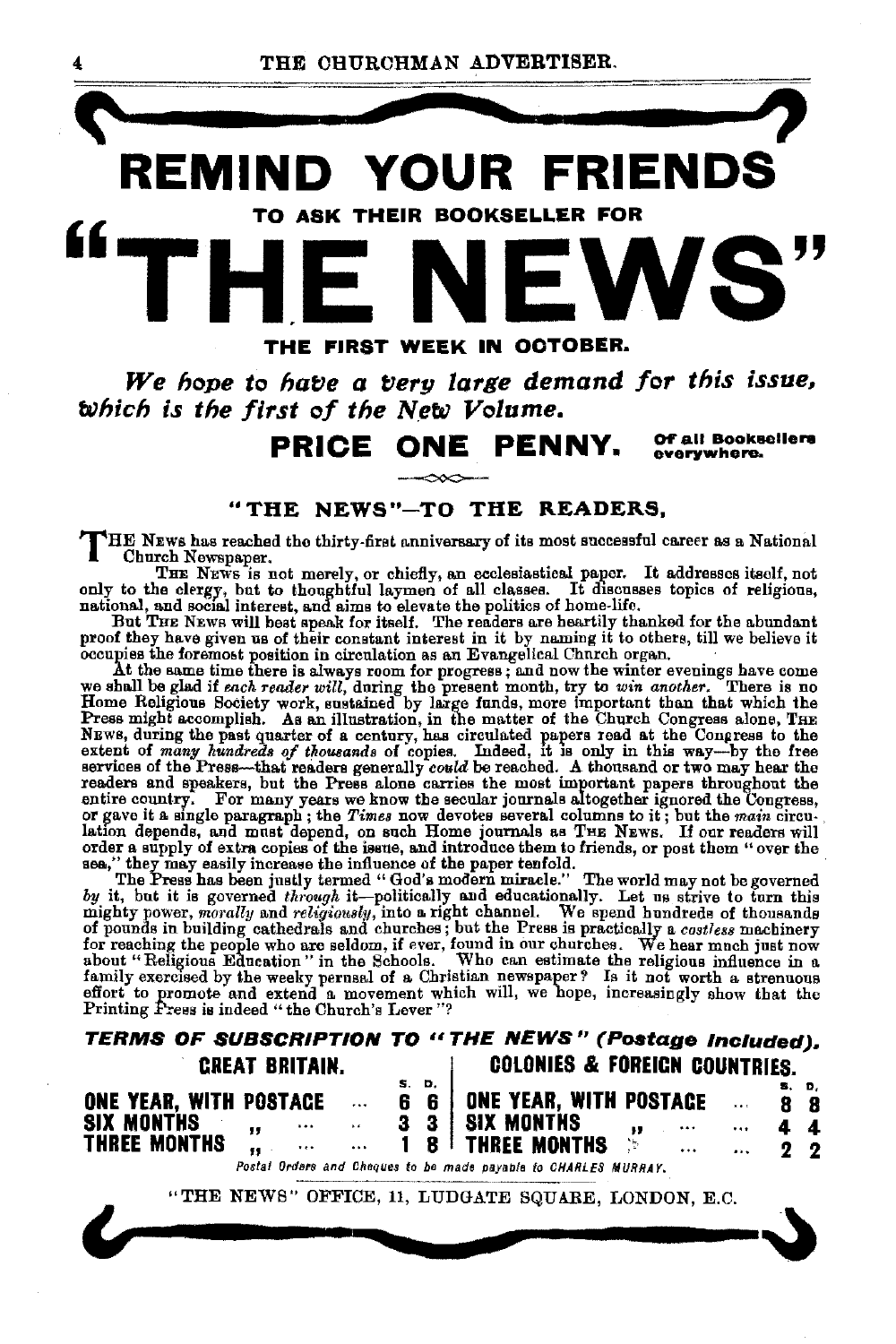

A Quarterly Magazine of Biblical and Theological Study.

#### OCTOBER, 1905.

CONTENTS.

THE STILL SMALL VOICE OF SCRIPTURE. Rev. Canon SANDAY, D.D. SIN AND MODERN THOUGHT.--I. Rev. W. R. INGE. D.D. **WERRMIAH.** Rev. W. EMERY BARNES, D.D. THE BOOK OF JONAH. Professor A. S. PEAKE, M.A. THE BIRTH OF CHRIST IN THE NEW TESTAMENT.-II. Rev. W. C. ALLEN, M.A. **A CEITICAL STUDY OF THE LIFE OF DAVID.** J. F. STENNING, M.A. SOME LAST WORDS ON MIRACLES. Rev. F. W. ORDE WARD, M.A. PROTESTANT CRITICISM OF THE NEW TESTAMENT IN GEBMANY. C. L. BROWN, M.A. THE CHURCH AND OPEN-AIR PREACHING. Rev. F. T. Woops, M.A.

LONDON: SIMPKIN, MARSHALL, HAMILTON, KENT & CO., LIMITED.

1/- I net.

Annual Subscriptions (4/6 post free) to be sent to the MANAGER, " Interpreter" Office, ALTRINCHAM, MANCHESTER.



The Leading Scottish Religious and Literary Weekly.

Specimen Copy free on Receipt of Postcard.

HEAD OFFICE:

"SAINT ANDREW" PUBLISHING CO., 68, BATH ST., GLASGOW.

š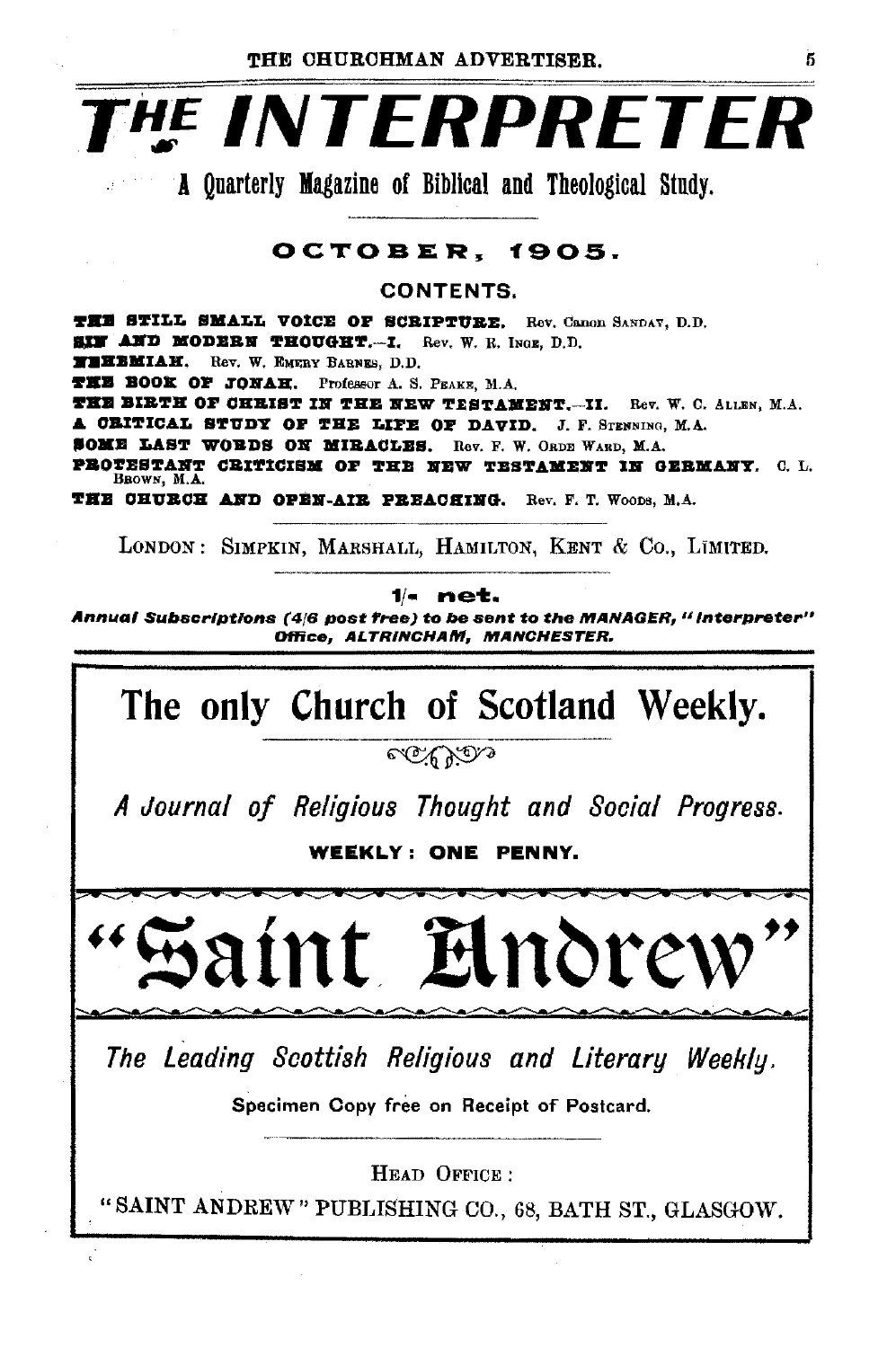#### **Church of England Zenana Missionary** Societu.

For Evangelistic, Medical, and Educational Work among the<br>Women of India and China.

**PATRONESS** H.R.H. THE DUCHESS OF CONNAUGHT.

The Society has at present 65 Stations, and<br>employs 206 Missionaries in Home Connection, 116 Assistants in Local Connection, and over 900 Bible-Women and Teachers.

SIR W. MACKWORTH YOUNG, K.C.S.I. It has 14 fully equipped Hospitals and numerous Dispensaries. Over 300,000 cases were treated last year.

The Magazines of the Scoiety, "INDIA'S WOMEN AND CHINA'S DAUGHTERS," published monthly (price 1d.).<br>"DAYBREAK," Quarterly (price 1d.); "HOMES OF THE EAST," Quarterly (price 4d.).

#### Donations and Subscriptions are Much Needed.

HON. TREASURER-Col. ROBT. WILLIAMS, M.P.<br>LAY SECRETARY-Mr. H. L. HEBBERT. CLERICAL SECRETARY-Rev. G. TONGE. CENTRAL ASSOCIATION SECRETARY-MISS MULVANY.

OFFICE-27, Chancery Lane, LONDON, W.C.

#### BETHNAL CREEN FREE LIBRARY, LONDON, E.

Founded 1876, and Supported entirely by Foluntary Donations, Subscriptions and Legacies.

Patron-HIS MAJESTY THE KING.

Vice-President: THE LORD ARCHBISHOP OF CANTERBURY Object: To Brighten the Lives of the Poor Men,

Women, and Children of East London. FUNDS URGENTLY NEEDED.

Treasurer: F. A. BEVAN, Esq., 54, Lombard St., E.C.<br>Bankers: Messrs. BARCLAY & Co., Ltd., 54, Lombard Street, E.C.

Secretary and Librarian; G. F. HILCKEN.

Statement of the BISHOP of The BISHOP of the BISHOP of the BISHOP of the PISHOP of the Statement of the Statement of the Statement Green Free Library. Wish it hearty God-speed in its work.—

#### PAROCHIAL MISSIONS TO THE JEWS AT HOME AND ABROAD.

President-THE DEAN OF WORCESTER. Hon. Secs.-CANON SIR JAMES E. PHILIPPS. Bart. ARCHDEACON SUTTON.

Org. Sec.-REV. W. O. E. OESTERLEY.

Work in London, Liverpool, Manchester, Leeds, Bombay.

Applications for Grants have constantly to be refused owing to want of Funds.

Office: 39. VICTORIA STREET, LONDON, S.W.

#### " LIBERATOR " FUND.

Datron: H.R.H. PRINCE CHRISTIAN.

£10,000 required to Relieve New and Urgent Cases.

HUNDREDS of aged and afflicted victims, so cruelly robbed of their life-savings by the great Liberator Fraud, just as they were hoping to enjoy the fruit of their industry and thrift. Many of them are members of the Church of England. Cheques and P.O.'s should be sent to the Secretary, Rev. J. STOCKWELL WATTS, 16, Farringdon Street, E.C.

#### THE MISSIONS TO SEAMEN.

(With which is incorporated the Thames Church Mission). Patron: HIS MAJESTY THE KING:

Vice-Patrons: H.R.H. THE PRINCE OF WALES, K.G. THE FOUR ARCHBISHOPS. THE BISHOPS, ETC.

One hundred years ago our sailors won for us the inestimable blessing of peace around our Island coasts. and the same of our sailors : (1) The safety of our Empire; (2) our food and luxuries; (8) the safety of our Empire; (2) our food and luxuries; (8) the safe

passage of our commerce, mails, friends and relatives<br>to all parts of the world. The community of the same show our gratitude by helping The<br>Missions to Seamen to maintain its 220 '8ky Pilots'<br>(Chaplaios, Readors, Boatmen, W.C.

#### **OPERATIVE JEWISH CONVERTS' INSTITUTION**

(Church o England.)

PRESIDENT : COLONEL ROBERT WILLIAMS, M.P.

**OBJECT.** To assist young Christian Jews in distress by enabling them to help themselves. They are received for three years, provided for entirely, and taught trades.

**SUPPORT.**-Orders for Printing and Bookbinding are very helpful, but subscriptions and donations are<br>also needed, and will be most thankfully received by also necessary and when we also the Principal, the Rev. H. O. ALLEBOOK, Palestine House, Bodney Road, Hackney, N.E.; or by the Hon. Treasurer, A. R. Prrs, Esq., Effingham House, Ramsgate.

Bankers-Messrs. BARCLAY & COMPANY, Ltd., 54, Lombard Street E.C.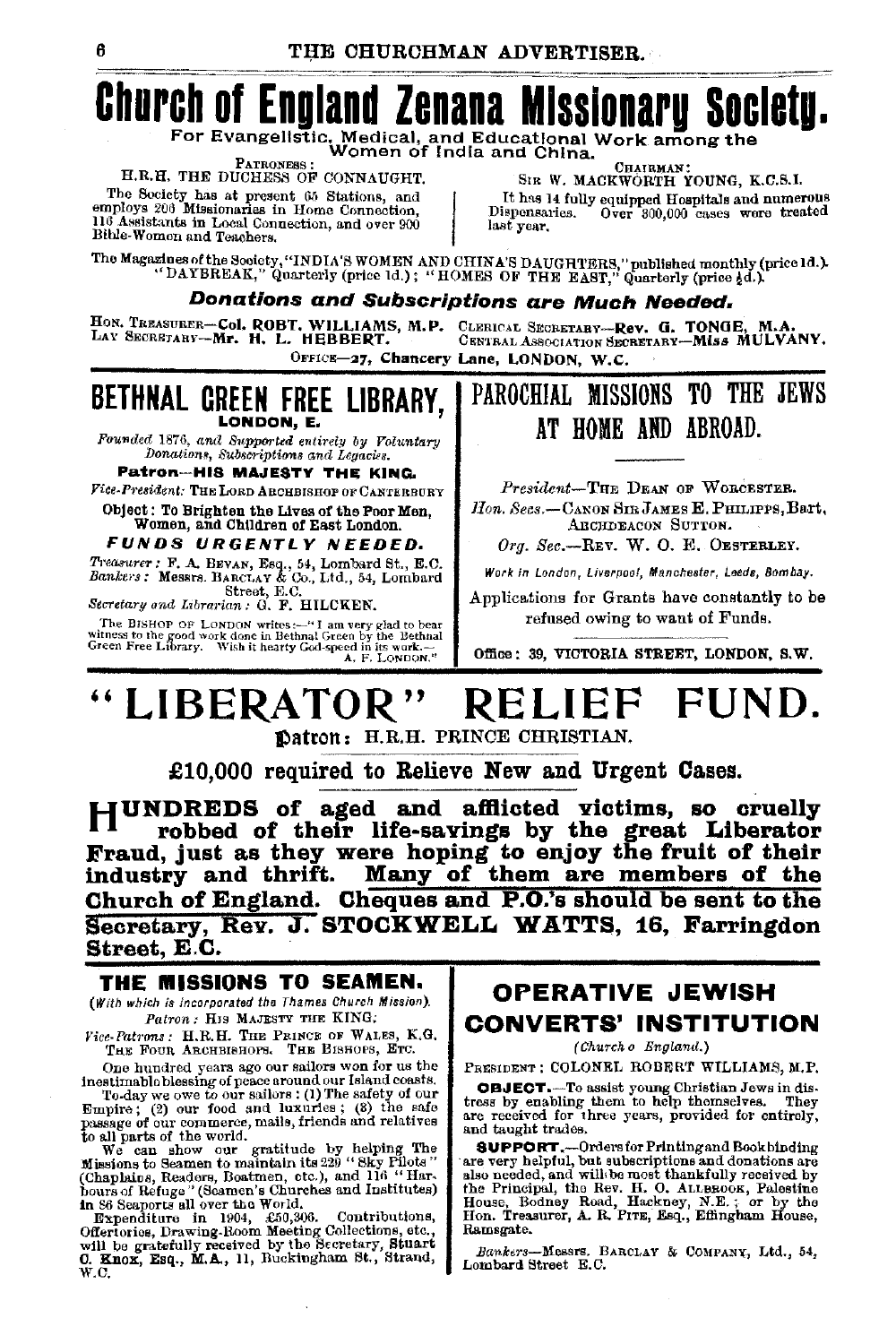#### **THE NILE.**

COOK'S Modern and splendidly equipped STEAMERS leave CAIRO for LUXOR, ASSOUAN,<br>NOVEMBER to MARCH—affording opportunities to visit all the temples, monuments, and places of interest in UPPER EGYPT.

FREQUENT SAILINGS. MODERATE FARES.

 $\rm C^{OMBINED}$  BOOKINGS by Egyptian and Soudan Railways and Cook's steamers at Special Rates to ALL POINTS in UPPER EGYPT and to  $\tt KHAKTOUM$  and  $\rm GONDOKORO.$ 

 $N_{\rm SN}$  and luxuriously furnished STEAMERS and STEEL DAHABEAHS, of various sizes,

For detailed information see Special Programme, with Maps and Plans, on application to

THOS. COOK & SON, LUDGATE CIRCUS, LONDON,

Or any Branch Office or AGENCY.

## **SOCIETY FOR RELIEF OF PERSECUTED JEWS**  (SYRIAN COLONIZATION FUND).

Dreathent: LOBD AMHERST OF HACKNEY.

TORTURE AND MASSACRE OF JEWS has continued this year, and there have been many bad outbreaks. Jews, therefore, leave Russia, where there is no safety for their wives or children. Very few can be received here. THIS SOCIETY ENDEAVOURS or chuaren. Very lew can be received inter. ITO SOULLEY TO RELIEVE at Jerusalem.<br>To RELIEVE, by food and work, the misery of some of the thousands who have found refuge at<br>Jerusalem. Owing to the long and serious illness o 70 Jews have been employed) was for a time suspended. 1,500 Families of aged, sick, and blind are on our registry for relief.

WE ASK FOR FUNDS, as the winter has added to the chronic distress of these poor in their<br>wORK, FOOD, and FUEL are URGENTLY NEEDED. There is much illness, scarlet fever, measles, etc., among them.

DONATIONS THANKFULLY RECEIVED by

F. A. BEVAN, *Han. Treasurer,* 54, LoMBARD STREET, E.O. and by

E. A. FINN, *Secretary*, 41, PARLIAMENT STREET, S.W.

**PROTESTANT BEFOBMATION SOCIETY.** 

The OLDEST Ohuroh Society for the Maintenance of the Religious Principles of the Reformation<br>
The ONLY Mission to Republished 1897.)<br>
WISSIONARY. EDUCATIONAL. EVANGELISTIC.

*MISSIONARY. EDUCATIONAL. EVANGEUSTIC.* 

JUST PUBLISHED.<br>**STANT DICTIONARY.** THE PROTESTANT Beautlf'UIIy Illustrated, t5s. net.

Of REAL AND PERMANENT VALUE to a Clergyman, Minister, 'reacher, Protestant Worker, Public or Parochial Library.

Funds are Urgently Needed.

WALTER A. LIMBRICK, Secretary, 62, Berners Street, London, W.

## **prot¢stanttsm ana tb¢ Brtttsb P¢opl¢**

*(WITH 1'WELVE ILLUSTRATIONS),* 

By the Author of "REPLIES TO ROMANISTS."

THE ENGLISH CHURCHMAN says: "The subject-matter of the booklet indicates wide reading and deep historical knowledge."

ONE PENNY.

PROTESTANT ALLIANCE, 430, Strand, LONDON.

#### **ST. MICHAEL'S COLLEGE**  Near TENBURY, WORCESTERSHIRE.

BOYS thoroughly prepared for Public Schools. Most healthy situation; large playing fields and Fives Courts; separate cubicles. Head master, REV. W. A. RENWIOK, M.A., head Scholar of Hertford College, Oxford.

APPLY: REV. THE WARDEN.